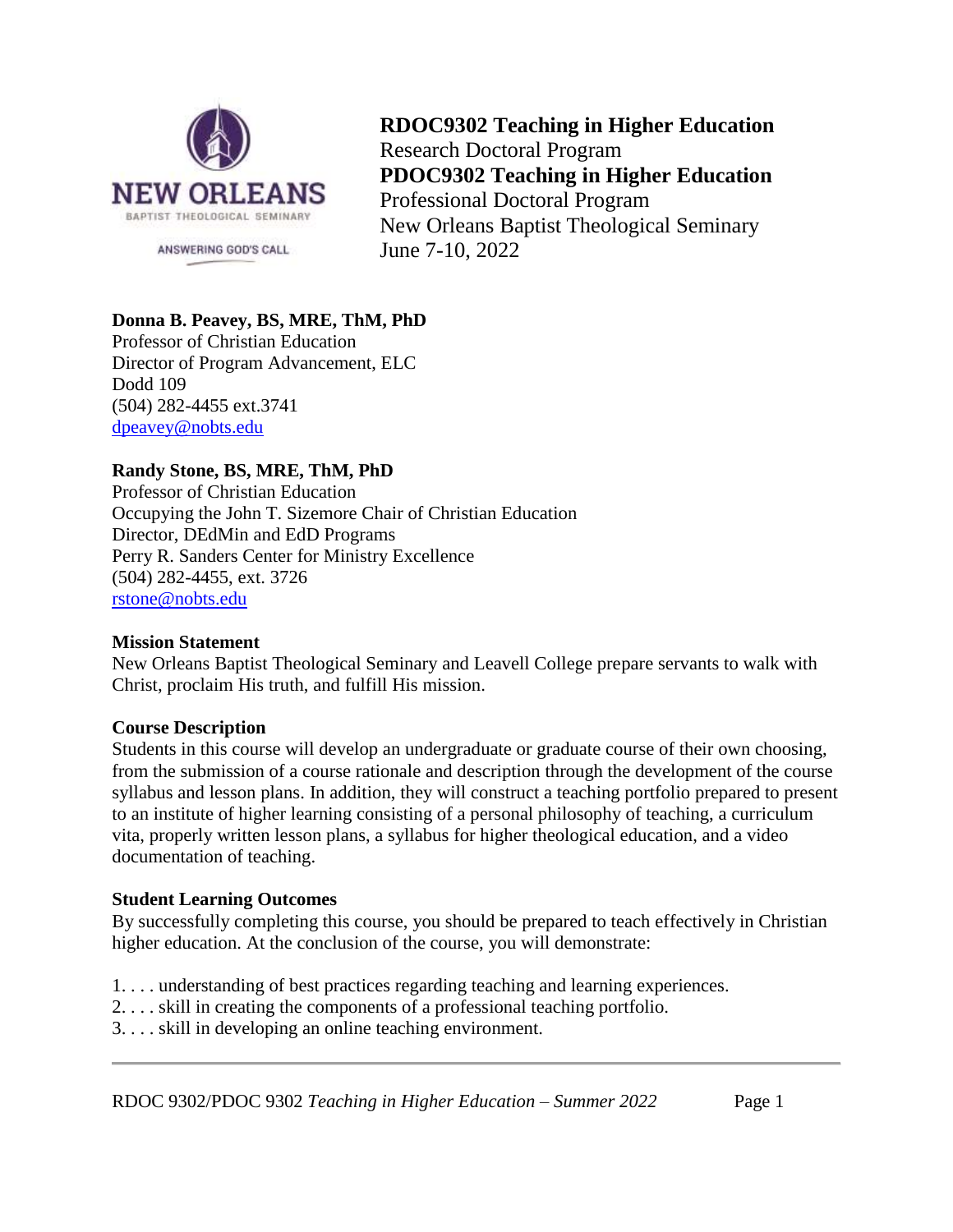# **Required Textbooks**

- Bain, Ken. *What the Best College Teachers Do*. Cambridge, MA: Harvard University Press, 2004. ISBN: 9780674013254. Kindle edition available.
- Fink, Dee. *Creating Significant Learning Experiences: An Integrated Approach to Designing College Courses*, 2nd ed. San Francisco, CA: Jossey-Bass, 2013. ISBN: 9781118124253. Kindle edition available.
- Gabriel, Kathleen. *Teaching Unprepared Students: Strategies for Promoting Success and Retention in Higher Education.* Sterling, VA: Stylus Publishing, 2008. ISBN: 9781579222307. Kindle edition available.
- Lawson, Michael. *The Professor's Puzzle: Teaching in Christian Academics*. Nashville, TN: B&H Academic, 2015. ISBN: 9781433684104. Kindle edition available.

# **Required PDFs (posted on Blackboard)**

*New Standards of Accreditation* [https://www.ats.edu/uploads/accrediting/documents/policies-and](https://www.ats.edu/uploads/accrediting/documents/policies-and-procedures.pdf#pagemode=bookmarks)[procedures.pdf#pagemode=bookmarks](https://www.ats.edu/uploads/accrediting/documents/policies-and-procedures.pdf#pagemode=bookmarks) (Pages 1-18). *Paradigm Shift The Discipler's Model* (Chapter One) *Created to Learn* – Chapter 12 *Professional Ethics for Teachers in Theological Schools: Principles Suggested by the Association of Theological Schools*

# **Required On-line Assessments**

Explore the following websites and complete the assessments prior to the class session:

- VARK: A Guide to Learning Preferences.<https://vark-learn.com/> o Complete the VARK and VARK for Teachers and Trainers.
- Literacy Works: Multiple Intelligences for Adult Literacy and Education. <https://www.literacynet.org/mi/home.html>
	- o Review the Introduction, Assessment, and Practice sections.

# **Highly Recommended**

Ford, LeRoy. *Design for Teaching and Training: A Self-Study Guide to Lesson Planning.* Eugene, OR: Wipf and Stock Publishers, 2002. ISBN: 9781579109912

Obrien, Judith, Barbara Mills, Margaret Cohen. *The Course Syllabus: A Learning-Centered Approach,* 2nd ed. San Fransisco: John Wiley & Sons, 2008. ISBN-13: 978-0470197615. Kindle edition available.

# **Course Teaching Methodology**

You will engage in discussion boards, class discussion, hands-on learning in the ITC, and individual learning assignments. The workshop meets on the main campus.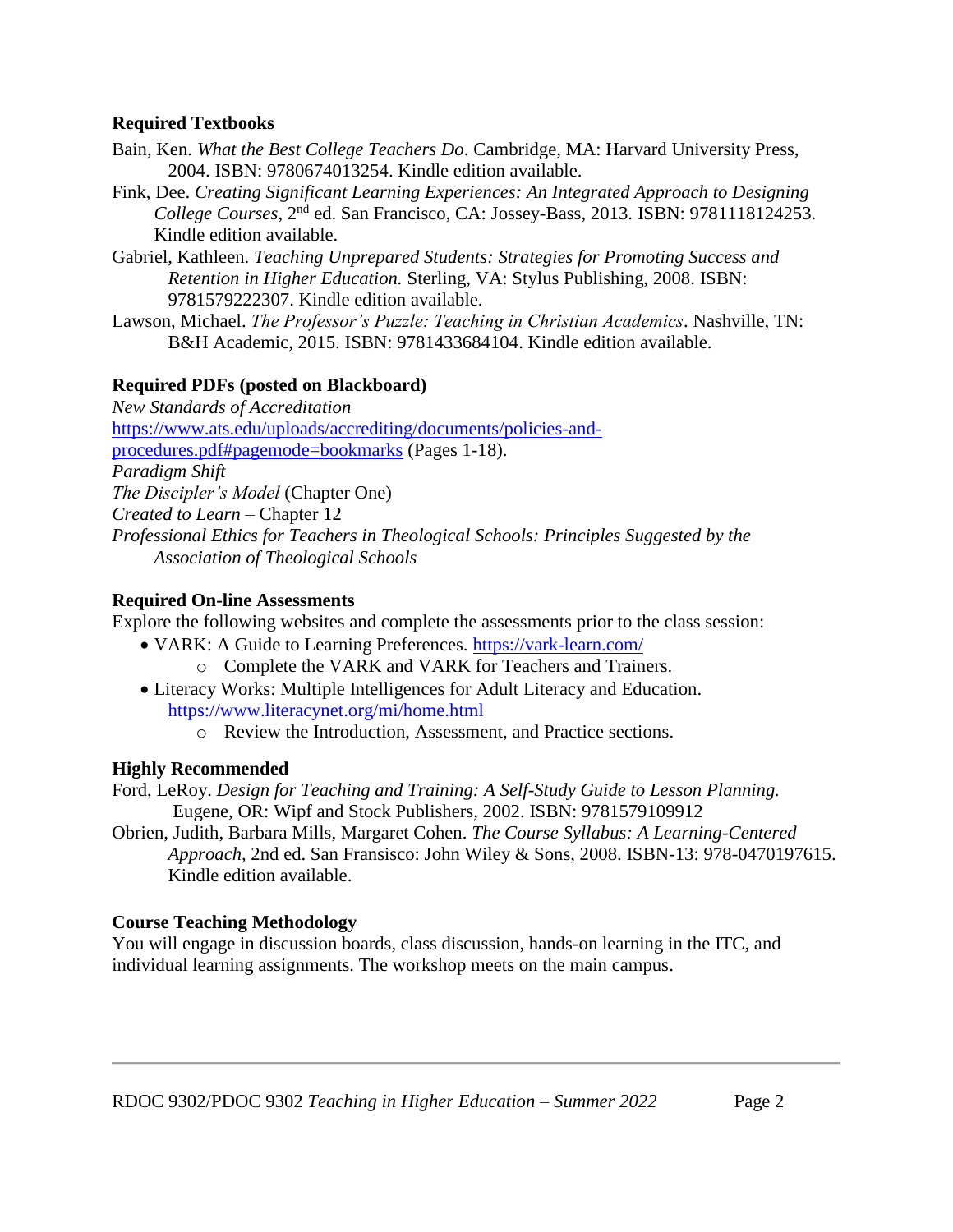### **Course Requirements**

All assignments are submitted to Blackboard unless otherwise indicated. Rubrics for assignments are posted on Blackboard.

# *Pre-Workshop*

# **1. Reading**

Read *What the Best College Teachers Do* and *Creating Significant Learning Experiences* for related Discussion Boards, which are one week prior to the workshop. Have all other readings completed by day 1 of the workshop.

**2. Pre-Workshop Discussion Boards (**10%) **Due: See Course Schedule** Participate in the assigned Discussion Boards prior to the class meeting. These discussions are an essential component of the course.

> • May 30 – June 5: *Creating Significant Learning Experiences and What the Best College Teachers Do*

Replying to the Professor's Post: Your comments will be graded on their substance and thoughtfulness, and should reflect appropriate application of emerging knowledge and vocabulary in the topic area. Each posting should add value to the discussion. Adding value to the discussion would include things like an example illustrating your position, posting a website, asking question of your fellow classmates, giving a personal example, bringing in something from the textbook, videos or from some outside reading to support your opinion.

Replying to the Postings of Your Classmates: In each discussion board you will post a response to one other student's response. In your replies to other students you can: 1) Expand on or clarify a point made in the answer. 2) Offer an additional argument to support a position taken in an answer. 3) Suggest ways in which an idea could be more clearly expressed. 4) Identify passages where you think the writer misunderstood a concept or applied it incorrectly. 5) Disagree with a point or position made in a response. Missed discussion boards may not be made up.

The week begins on MONDAY and ends on SUNDAY. Your initial post to the discussion board must be made by WEDNESDAY at 5:00 p.m. CST. Responses to other students' posts must be made by SUNDAY at 11:59 p.m. CST*. This assignment is related to Student Learning Outcome #2.*

# *Workshop*

- **1. QQTP - Question, Quotations & Talking Points** (10%) **Due: June 07** Write a one-page response to each text-*The Professor's Puzzle* and *Teaching Unprepared* 
	- *Students-* including each of the following:
		- **Q**uestion: Note the points at which a question comes to mind as you read. Write a thoughtful question that invites analysis, synthesis, or evaluation of the material, or makes connections between the readings and previous readings.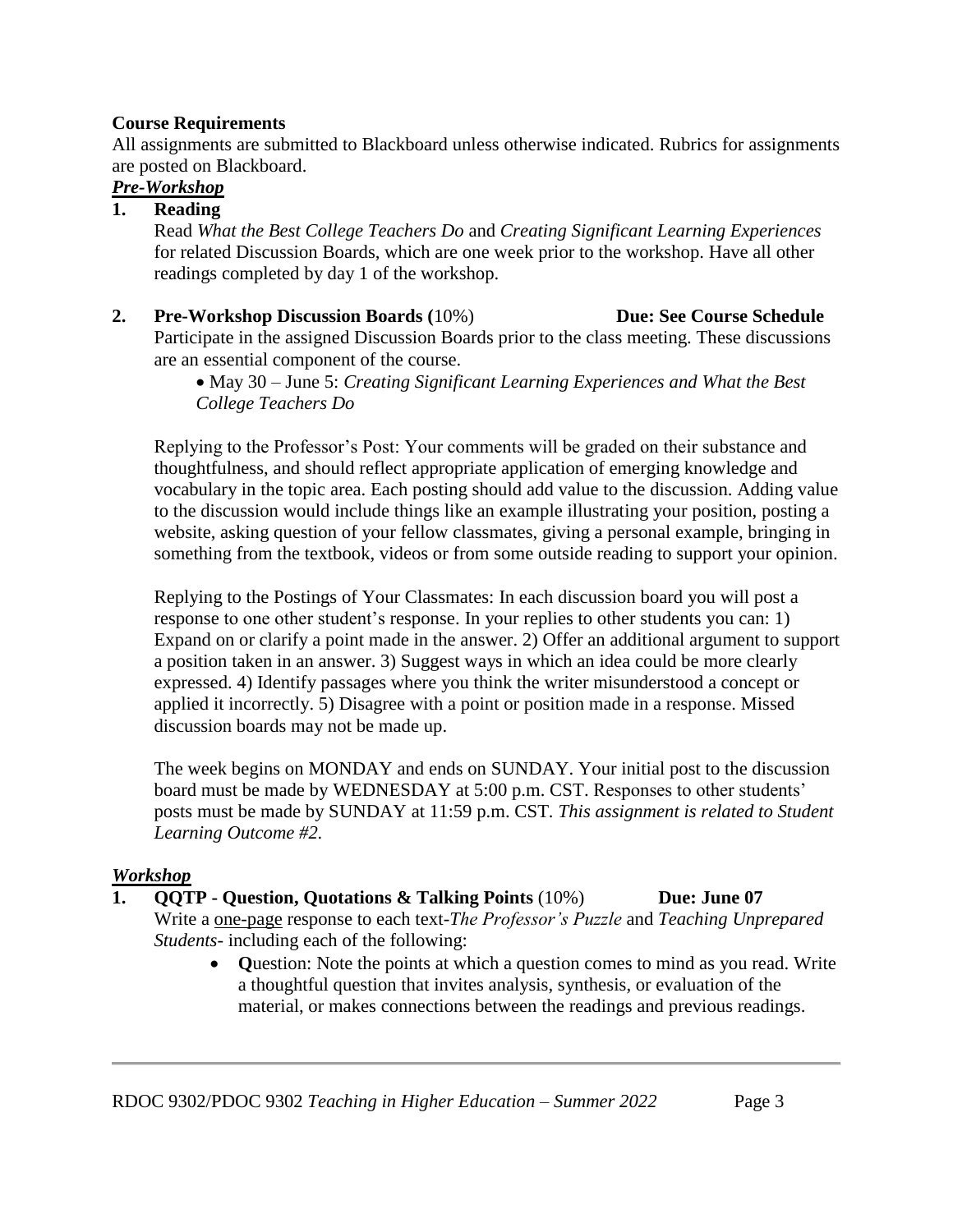- **Q**uotation: Select a quotation from the text that is especially pertinent or relevant to the main points of the readings. The quotation should be neither too short (1-2 lines), nor too long (10-12 lines). Cite the source.
- **T**alking **P**oints. Write at least *five* detailed talking points, covering several different topics from the reading that demonstrate you have thought seriously and critically about the readings. You do not need to answer your question here, but you may talk about it if you wish. *This assignment is related to Student Learning Outcome #1.*

# **2. Proposed Course Name and Rationale Due: June 07**

Submit a name and rationale for a course you propose to develop for the syllabus assignment (see below). This course must be developed for a degree plan in a division for which you are credentialed to teach. *Unless given permission, the proposed course must be one that is not taught presently at NOBTS , Leavell College, or taught or taken by you at another institution.* The rational should explain why this course is needed in a course of study. Where will it fit into the overall curriculum? Does it fill a gap? A rationale is NOT a course description. Submit to the Assignment on Blackboard and post to the assigned discussion board. *This assignment is related to Student Learning Outcome #1.*

# *Post-Workshop*

# **1. Teaching with Technology** (10%) **Due: June 13**

You are enrolled as an *instructor* in Teaching in Higher Education Practice Shell for the purpose of this assignment. In this course shell you have access to instructor tools.

- Create a graded Discussion Board (include a question) titled with your last name (i.e., Skywalker Discussion Question).
- Create a Content Folder with your last name (i.e., Skywalker). In your folder:
	- o Upload a YouTube video
	- o Attach a document
	- o Post a web-link
	- o Create an Assignment with the following elements:
		- Title (i.e., Skywalker Assignment)
		- Graded (points, due date, etc.)
		- An attached document. *This assignment is related to Student Learning Outcome #3.*
- **2. The Professional Portfolio** (70% see below for components) The following assignments are components of the Professional Portfolio:

# *Syllabus* (25%) **Due: July 10**

Construct a course syllabus following the template of either NOBTS or Leavell College, which are posted on Blackboard under Course Documents. Specific instructions regarding this assignment are posted on Blackboard. Do NOT use a doctoral seminar syllabus as a template. *This assignment is related to Student Learning Outcome #1*.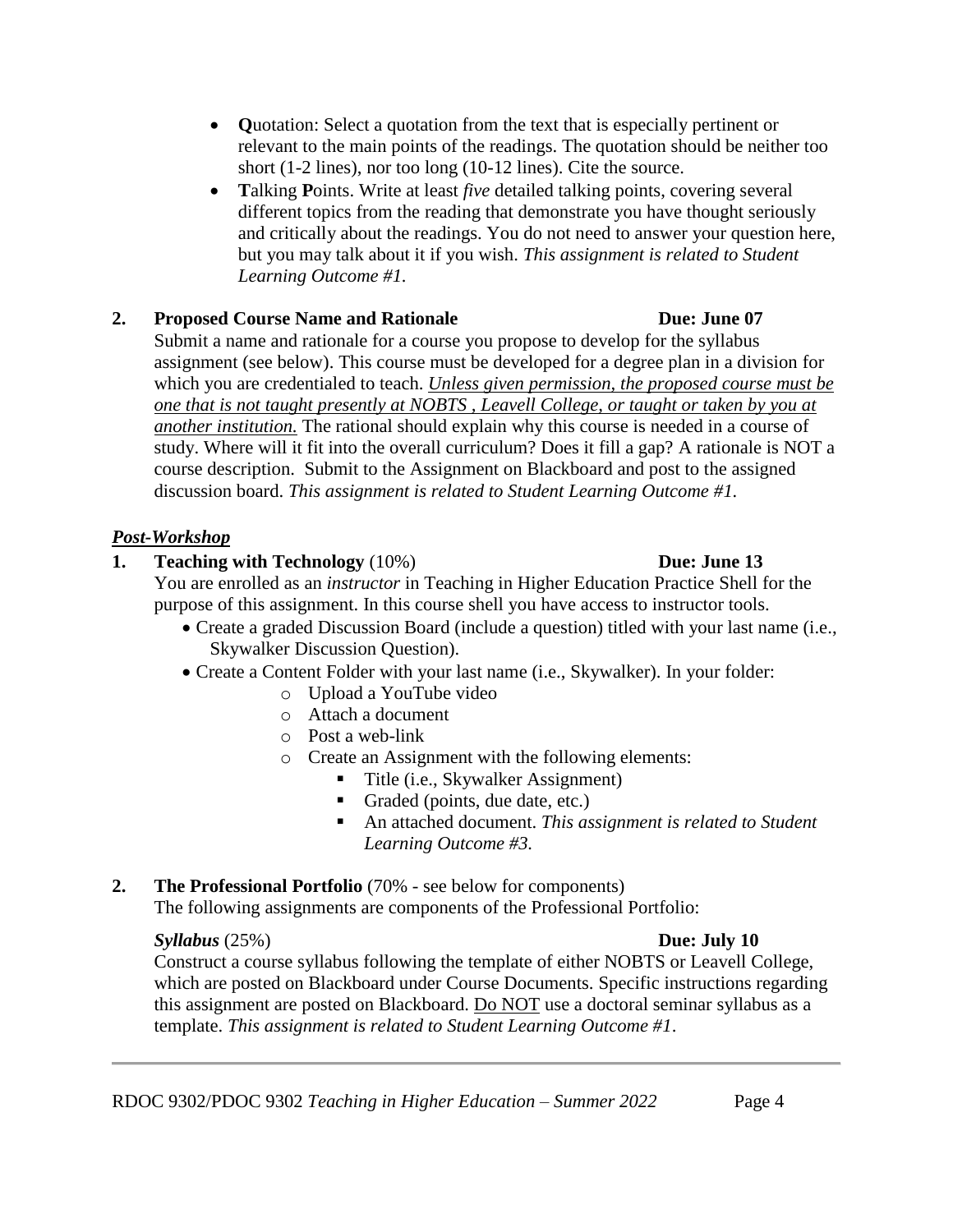### *Lesson Plan* (15%) **Due: July 17**

Develop a one-hour lesson plan for the course you develop which follows the Lesson Plan Template. *This assignment is related to Student Learning Outcomes #1 and #2.*

### *Curriculum Vitae* (10%) **Due: July 24**

Construct a curriculum vitae suitable for submission to an institution of higher learning that reflects your educational experiences and related academic experience. Review the rubric posted on Blackboard prior to developing the CV. *This assignment is related to Student Learning Outcome #1.*

*Personal Philosophy of Christian Academic Teaching* (10%) **Due: July 31** Write a personal philosophy of Christian academic teaching. The document should be written in first-person, 2-pages, and single-spaced. Include each of the elements in the rubric posted on Blackboard. You may also refer to guidelines found in "A Philosophy of Christian Academic Education" (chapter one) of *The Professor's Puzzle* and [http://ucat.osu.edu/read/teaching-portfolio/philosophy.](http://ucat.osu.edu/read/teaching-portfolio/philosophy) Either APA or Turabian form may be used. *This assignment is related to Student Learning Outcome #1.*

### *ProDoc Students Only:*

Email the assignment to Phyllis Garrett, ProDoc Project Coordinator, at [pgarrett@nobts.edu.](mailto:pgarrett@nobts.edu) She will evaluate the document, provide feedback, and email the document back to you. With enough lead time, you can receive feedback before the due date. *This assignment is related to Student Learning Outcome #1.*

# **Evaluation of Grade**

|                                 | The final grade will be computed as follows: |                                                                                   |
|---------------------------------|----------------------------------------------|-----------------------------------------------------------------------------------|
| <b>Discussion Boards</b>        |                                              | 10%                                                                               |
| <b>Teaching with Technology</b> |                                              | 10%                                                                               |
| QQTP                            |                                              | 10%                                                                               |
| <b>Teaching Portfolio</b>       |                                              | 70%                                                                               |
| $\bullet$ Syllabus              | (25%)                                        |                                                                                   |
| • Lesson Plan                   | (15%)                                        |                                                                                   |
| $\bullet$ CV                    | (15%)                                        |                                                                                   |
| • Philosophy                    | (15%)                                        |                                                                                   |
|                                 |                                              | This is a pass/fail course. You must earn a final average of 85% or more to pass. |

# RDOC 9302/PDOC 9302 *Teaching in Higher Education – Summer 2022* Page 5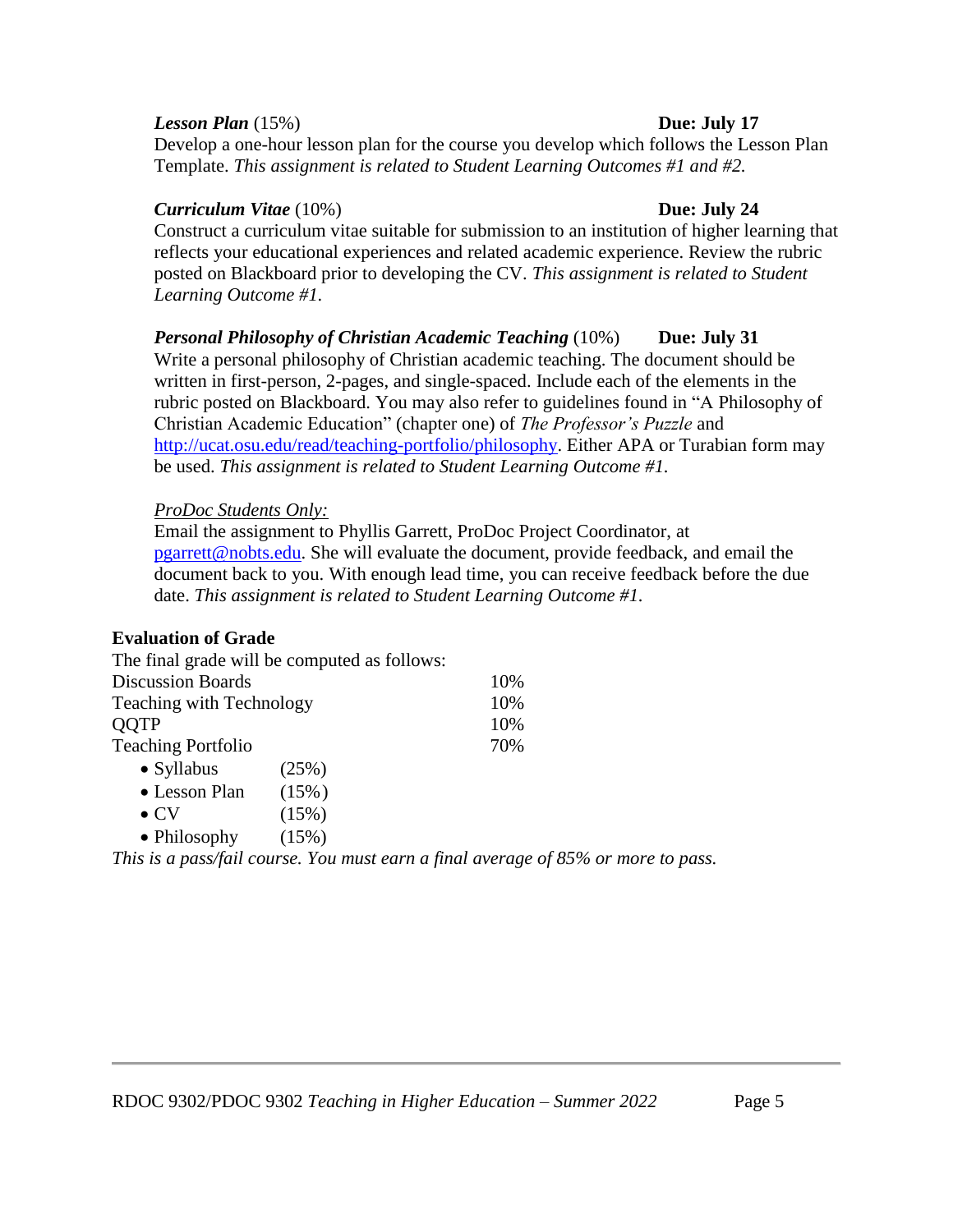# **Course Schedule – Due Dates**

| <b>Date</b>       | <b>Assignments</b>                                                  |
|-------------------|---------------------------------------------------------------------|
| May $30 -$ June 5 | "Getting to Know You" Discussion Board                              |
|                   | What the Best College Teachers Do and Creating Significant Learning |
|                   | <b>Experiences Professor-led Discussion Boards</b>                  |
| June $7-10$       | Class Meeting (see Class Meeting Schedule, pg. 6)                   |
|                   | Course Name and Rational Due Tuesday, June 7                        |
| June 13           | Teaching with Technology Due in Practice Shell                      |
| July 10           | <b>Syllabus Due</b>                                                 |
| July 17           | Lesson Plan Due                                                     |
| July 24           | Curriculum Vitae Due                                                |
| July 31           | Philosophy of Christian Academic Teaching Due                       |

# **Class Meeting Schedule**

\*The Class Meeting Schedule is subject to change at the discretion of the professor.

# **DAY ONE**

| $9:00 - 9:45$                                                                                      | <b>Introductions &amp; Course Overview</b>                                                                                                                 | <b>Peavey/Stone</b> |
|----------------------------------------------------------------------------------------------------|------------------------------------------------------------------------------------------------------------------------------------------------------------|---------------------|
|                                                                                                    | Goal: Learners will demonstrate knowledge of class members and course flow.                                                                                |                     |
|                                                                                                    | Recommended Website: https://teaching.cornell.edu/teaching-resources/designing-your-course/first-day-                                                      |                     |
|                                                                                                    | $\frac{class\text{#:~:} \text{text=In%20} addition\% 20 to\% 20 making\% 20a, and\% 20 goals\% 20 for\% 20 the\% 20 course.}{\text{text=the%20} width:}\\$ |                     |
|                                                                                                    |                                                                                                                                                            |                     |
| $9:50 - 10:50$                                                                                     | <b>Session I: Teaching for Learning in Higher Education</b>                                                                                                | <b>Stone</b>        |
|                                                                                                    | Goal: Learners will demonstrate an understanding of the paradigm shift occurring in higher education.                                                      |                     |
|                                                                                                    | <b>Required Reading:</b> Paradigm Shift pdf; Teaching Unprepared Students, Chapters 1-2, 6                                                                 |                     |
|                                                                                                    | Recommended Website: https://cft.vanderbilt.edu/guides-sub-pages/active-learning/                                                                          |                     |
|                                                                                                    |                                                                                                                                                            |                     |
| $11:00 - 12:00$                                                                                    | <b>Session II: Relationships in Higher Education</b>                                                                                                       | <b>Peavey</b>       |
|                                                                                                    | Goal: Learners will demonstrate an understanding of the centrality of interpersonal relationships in teaching.                                             |                     |
|                                                                                                    | Required Reading: The Discipler's Model Handbook pdf, Chapter One; The Professor's Puzzle, Chapter 9                                                       |                     |
|                                                                                                    |                                                                                                                                                            |                     |
| $1:00 - 2:30$                                                                                      | Session III (A): The Big Picture – Course Adoption                                                                                                         | <b>Stone</b>        |
| Goal: Learners will demonstrate an understanding of the course adoption process at NOBTS.          |                                                                                                                                                            |                     |
| Required Reading: ATS, New Standards of Accreditation.pdf                                          |                                                                                                                                                            |                     |
| https://www.ats.edu/uploads/accrediting/documents/policies-and-procedures.pdf#pagemode=bookmarks   |                                                                                                                                                            |                     |
|                                                                                                    |                                                                                                                                                            |                     |
| $2:45 - 3:15$                                                                                      | <b>Session III (B): Course Adoption Groups &amp; Reports</b>                                                                                               | <b>Stone</b>        |
|                                                                                                    |                                                                                                                                                            |                     |
| $3:25 - 4:30$                                                                                      | <b>Session IV: Domains and Levels of Learning</b>                                                                                                          | <b>Stone</b>        |
| Goal: Learners will demonstrate an understanding of the domains of learning.                       |                                                                                                                                                            |                     |
| Recommended Website: https://www.buffalo.edu/ubcei/enhance/designing/learning-outcomes/domains-of- |                                                                                                                                                            |                     |

[learning.html](https://www.buffalo.edu/ubcei/enhance/designing/learning-outcomes/domains-of-learning.html)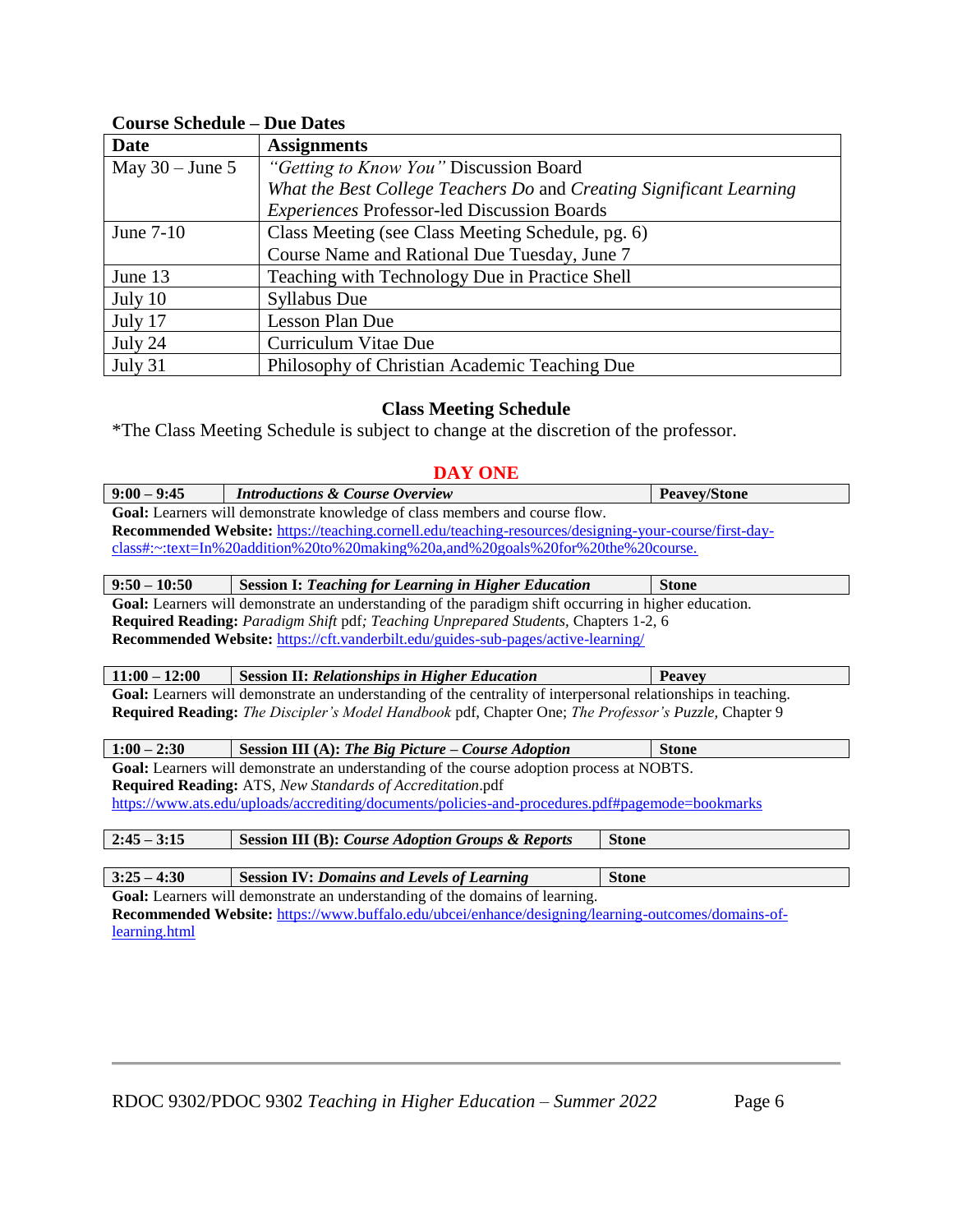| $10:30 - 12:00$                                     | <b>Session V: Writing Student Learning Outcomes</b>                                                               | <b>Stone</b>        |
|-----------------------------------------------------|-------------------------------------------------------------------------------------------------------------------|---------------------|
|                                                     | Goal: Learners will demonstrate understanding of cognitive and behavioral instructional objectives.               |                     |
|                                                     | Required Reading: Created to Learn - "Instructional Taxonomies" (Chapter 12) pdf                                  |                     |
| $1:00 - 2:15$                                       | <b>Session VI: Student Learning Outcomes - Practice Session</b>                                                   | <b>Peavey</b>       |
|                                                     | Goal: Learners will demonstrate skill in writing cognitive and behavioral learning outcomes.                      |                     |
| $2:30 - 3:45$                                       | <b>Session VII: Diversity of Learners</b>                                                                         | <b>Peavey</b>       |
|                                                     | Goal: Learners will demonstrate an understanding of learning styles and the theory of multiple intelligence.      |                     |
|                                                     | Required Reading: The Professor's Puzzle, Chapter 3; Teaching Unprepared Students, Chapter 5                      |                     |
|                                                     | Required Websites: VARK: A Guide to Learning Preferences. https://vark-learn.com/ Complete the VARK               |                     |
|                                                     | Questionnaire and the VARK for Teachers and Trainers; Literacy Works: Multiple Intelligences for Adult Literacy   |                     |
|                                                     | and Education. https://www.literacynet.org/mi/home.html (Review the Introduction, Assessment, and Practice        |                     |
| sections).                                          |                                                                                                                   |                     |
|                                                     |                                                                                                                   |                     |
|                                                     | <b>DAY THREE</b>                                                                                                  |                     |
| $9:00 - 10:30$                                      | <b>Session VIII: Modalities for Active Learning</b>                                                               | <b>Peavey</b>       |
|                                                     | Goal: Learners will demonstrate an understanding of the process of selecting and implementing teaching strategies |                     |
| for active learning.                                |                                                                                                                   |                     |
|                                                     | Required Reading: The Professor's Puzzle, Chapter 8                                                               |                     |
|                                                     | Recommended Website: https://www.facultyfocus.com/articles/blended-flipped-learning/multimodal-assignments/       |                     |
|                                                     |                                                                                                                   |                     |
| $10:45 - 12:00$                                     | <b>Session IX: Syllabus Design</b>                                                                                | <b>Peavey</b>       |
|                                                     | Goal: Learners will demonstrate an understanding of the rationale for the component parts of syllabus.            |                     |
|                                                     | Required Reading: The Professor's Puzzle, Chapter 4, App. A; Teaching Unprepared Students, Chapters 3-4,          |                     |
| Appendix A                                          |                                                                                                                   |                     |
|                                                     | Recommended Website: https://cft.vanderbilt.edu/guides-sub-pages/syllabus-design/                                 |                     |
|                                                     |                                                                                                                   |                     |
| $1:00 - 2:00$                                       | <b>Session IX (cont.): Syllabus Design</b>                                                                        | <b>Peavey</b>       |
|                                                     |                                                                                                                   |                     |
| $2:00 - 3:00$                                       | <b>Session X: Lesson Plan</b>                                                                                     | <b>Stone</b>        |
|                                                     | Goal: Learners will demonstrate an understanding of the component parts of the lesson plan.                       |                     |
| $3:15 - 4:30$                                       | <b>Session XI: Classroom Management</b>                                                                           | <b>Stone</b>        |
|                                                     | Goal: Learners will demonstrate understanding of areas that require management to nurture learning in the         |                     |
| classroom.                                          |                                                                                                                   |                     |
| Required Reading: The Professor's Puzzle, Chapter 6 |                                                                                                                   |                     |
|                                                     |                                                                                                                   |                     |
|                                                     | <b>DAY FOUR</b>                                                                                                   |                     |
| $8:00 - 9:00$                                       | <b>Session XII: Ethics of Teaching</b>                                                                            | <b>Peavev/Stone</b> |

**DAY TWO**

**9:00 – 10:15 Session IV (cont.):** *Domains and Levels of Learning* **Stone**

**Goal:** Learners will demonstrate understanding of the relationship between ethical principles and teaching in Christian higher education.

**Required Reading:** *Professional Ethics for Teachers in Theological Schools: Principles Suggested by the Association of Theological Schools* pdf; *Teaching Unprepared Students,* Chapter 8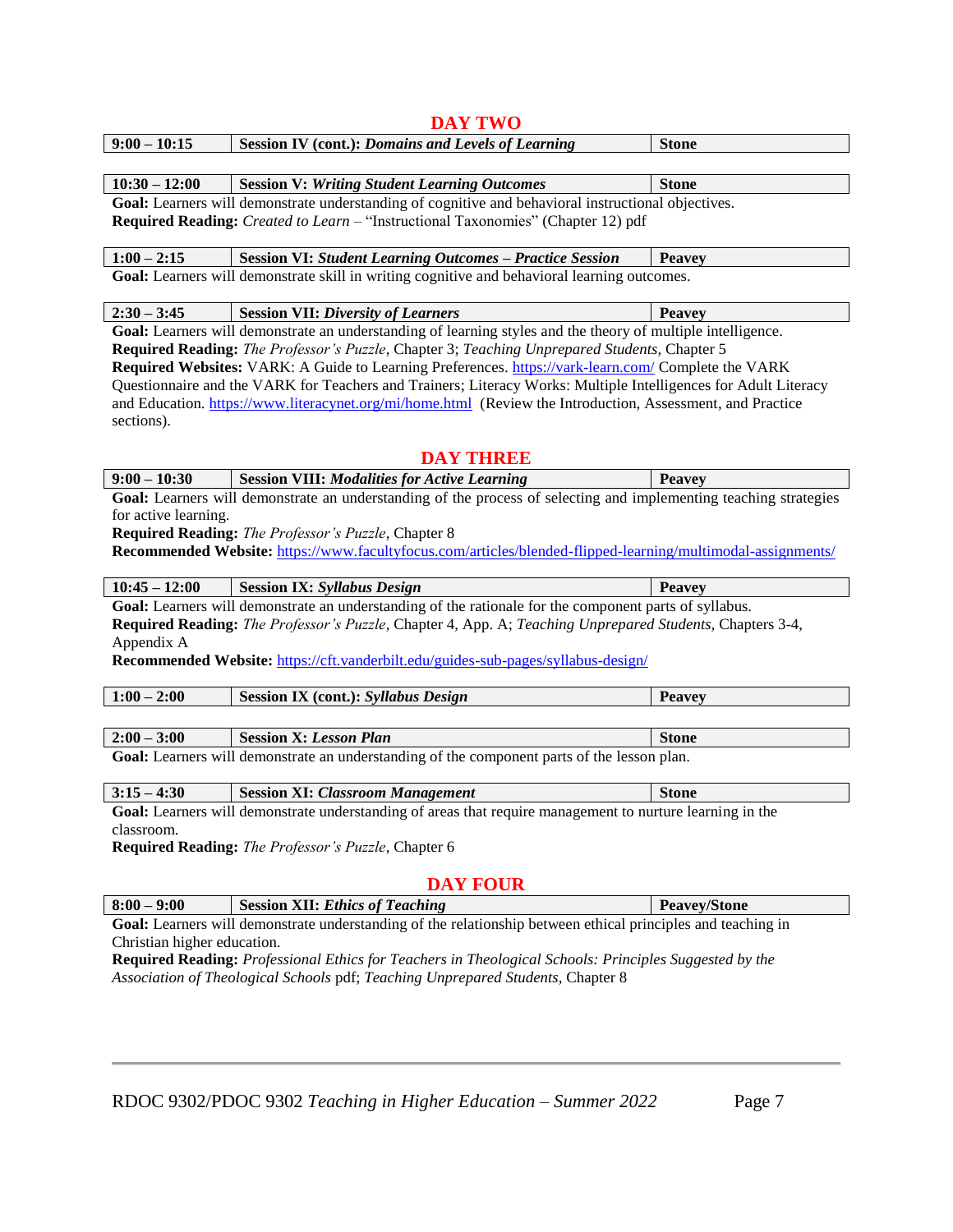| 10.1E<br>0.1<br>י-<br>1V. 15<br><b>1.10</b> | <b>XIII:</b> Assessment of Learning<br><b>Session</b> | דממים |
|---------------------------------------------|-------------------------------------------------------|-------|
|                                             | the contract of the contract of the contract of       |       |

Goal: Learners will demonstrate understanding of the connections between formative and summative assessments. **Required Reading:** *Teaching Unprepared Students,* Chapter 7

| $10:30 - 12:00$                                                                                          | <b>Session XIV: Assessment of Teaching</b> | <b>Stone</b> |
|----------------------------------------------------------------------------------------------------------|--------------------------------------------|--------------|
| Goal: Learners will demonstrate understanding of the relationship between the assessment of learning and |                                            |              |
| assessment of teaching.                                                                                  |                                            |              |
| <b>Required Reading:</b> <i>The Professor's Puzzle</i> , Appendix B                                      |                                            |              |
|                                                                                                          |                                            |              |

| $1:00 - 3:00$                                                                                              | Session XV: Teaching with Technology | Franklin |
|------------------------------------------------------------------------------------------------------------|--------------------------------------|----------|
| Goal: Learners will demonstrate skill in developing an online teaching environment in Blackboard Learning. |                                      |          |

# **Course Policies**

**Academic Policies:** Academic policies relater to absences, grading scale, final examination schedules, and other topics can be found in the current online catalog: *[New Orleans Baptist](http://www.nobts.edu/_resources/pdf/academics/GraduateCatalog.pdf)  [Theological Seminary Graduate Catalog.](http://www.nobts.edu/_resources/pdf/academics/GraduateCatalog.pdf)*

**Absences:** Absences are not permitted. Depending of your program, you must see either the Associate Dean, Research Doctoral Programs or the Associate Dean, Professional Doctoral Programs, for any exception to this policy.

**Academic Honesty Policy:** All doctoral, graduate and undergraduate NOBTS students, whether on-campus, internet, or extension center students, are expected to adhere to the highest Christian standard of honesty and integrity when completing academic assignments for all courses in every delivery system format. The Bible provides our standard for academic integrity and honesty. This standard applies whether a student is taking tests, quizzes, exams, writing papers, completing Discussion Boards, or any other course requirement.

Assignment Formatting: Unless otherwise noted, all assignments are to be created in Turabian format. All written assignments must be Word documents, written in third person unless otherwise instructed, and created in 12 pt. Times New Roman font. PDFs will be accepted. **Assignment Grading:** Assignments requiring grading will be returned to the student within a reasonable period of time. Feedback on graded assignments is provided through the grading

rubric located in Blackboard. You will find comments in the grading rubric, as well as on graded paper assignments.

**Assignment Submission:** All assignments are to be submitted to Blackboard by 11:59 p.m. of the due date unless otherwise indicated. Do not send files as attachments via email to the professor. For technical reasons, this mode of file transmission is extremely inefficient.

**Cell phones:** Phones must be silenced during class time. The use of a cell phone for the purposes of texting, email or other social media is not permitted. Anyone who is observed text messaging or using an electronic device during class may be asked to drop the course

**Classroom Decorum:** Your participation is required for every session. You are expected to:

- Come to the sessions with a constructive point of view, prepared to interact with the readings and resources related to the course topic.
- Dress appropriately and in accordance with the NOBTS Student Handbook.
- Turn off cell phones and not accept any calls and/or text messages during class.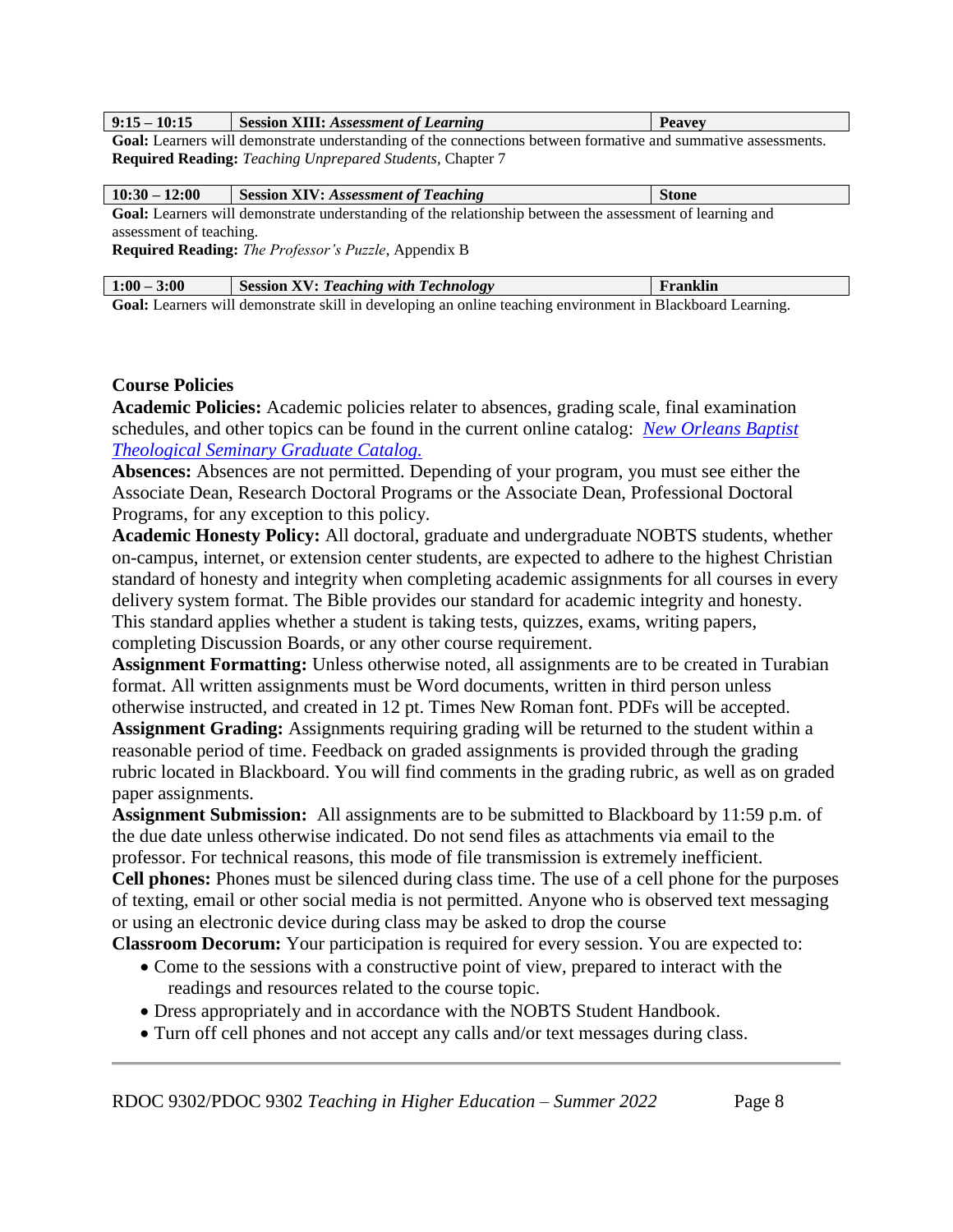- Utilize laptops and other technology for class purposes only.
- Maintain confidentiality when someone shares personal information.

**Disabilities and Accommodations:** New Orleans Baptist Theological Seminary does not discriminate against applicants/ students on the basis of personal disabilities. The Seminary, in voluntary compliance with the American Disabilities Act, will provide reasonable institutional accommodations, modifications, and adjustments to enable and empower students with disabilities to participate in Seminary programs and activities to the fullest extent possible. However, NOBTS cannot support accommodations that place undue hardship on the Seminary or its resources or which alter the essential requirements of curriculum and academic progress. While the seminary does not provide direct assistance to students in the form of equipment or personnel, accommodations may be made by individual professors at their discretion. These accommodations usually take the form of early access to lecture materials in electronic format and additional time to complete tests and assignments. The most efficient way to pursue such accommodations is to provide the Director of Testing and Counseling (Dr. Jeff Nave, jnave@nobts.edu, 504-282-4455 ext. 8004) with documentation of the condition for which you seek accommodation, an explanation of helpful accommodations received in the past, and a description of the specific accommodations you desire. The Director of Testing and Counseling will document your request and communicate on your behalf with the professors who teach the course(s) for which you are registered. The seminary reserves the right to consider each request for "special" accommodations on a case by case basis pursuant to the criteria enumerated above. **Diversity:** NOBTS affirms the Christian doctrinal position that God created man in His own image, and that Christ died for man; therefore, every person of every race possesses full dignity and is worthy of respect and Christian love. We believe our students and graduates have the opportunity to be "salt and light" (Matthew 5:13-16) whatever their places of service, and that a robust appreciation for and sensitivity to human diversity is key to that end. Further, a learning environment diverse in its people, curricula, scholarship, research, and creative activities expands opportunities for intellectual inquiry and engagement, helps students develop critical thinking skills, and prepares students for social and civic responsibilities. Students and faculty benefit from diversity. The quality of learning, research, scholarship, and creative activities are enhanced by a climate of inclusion, understanding, and appreciation of the full range of human experience. We are committed to nurturing and training a diverse student body in an atmosphere of mutual respect and appreciation of differences. As a result, NOBTS is committed to diversity and equal opportunity and recognizes that it must represent the diversity inherent in American society, reflected in our local community, and aligned with the core values of the NOBTS community.

**Grading Scale:** This is a pass/fail course. You must earn a final average of 85% or more to pass. Laptops: Laptops may be used in class only for taking notes and other activities assigned by the professor. Other activities are strictly prohibited. Laptops may not be open during presentations unless requested by the presenter. Anyone observed using a laptop in a way that violates this policy may be asked to drop the course.

Late Assignments: Late assignments will not be accepted unless an extreme situation occurs. Approval to submit a late assignment must be obtained.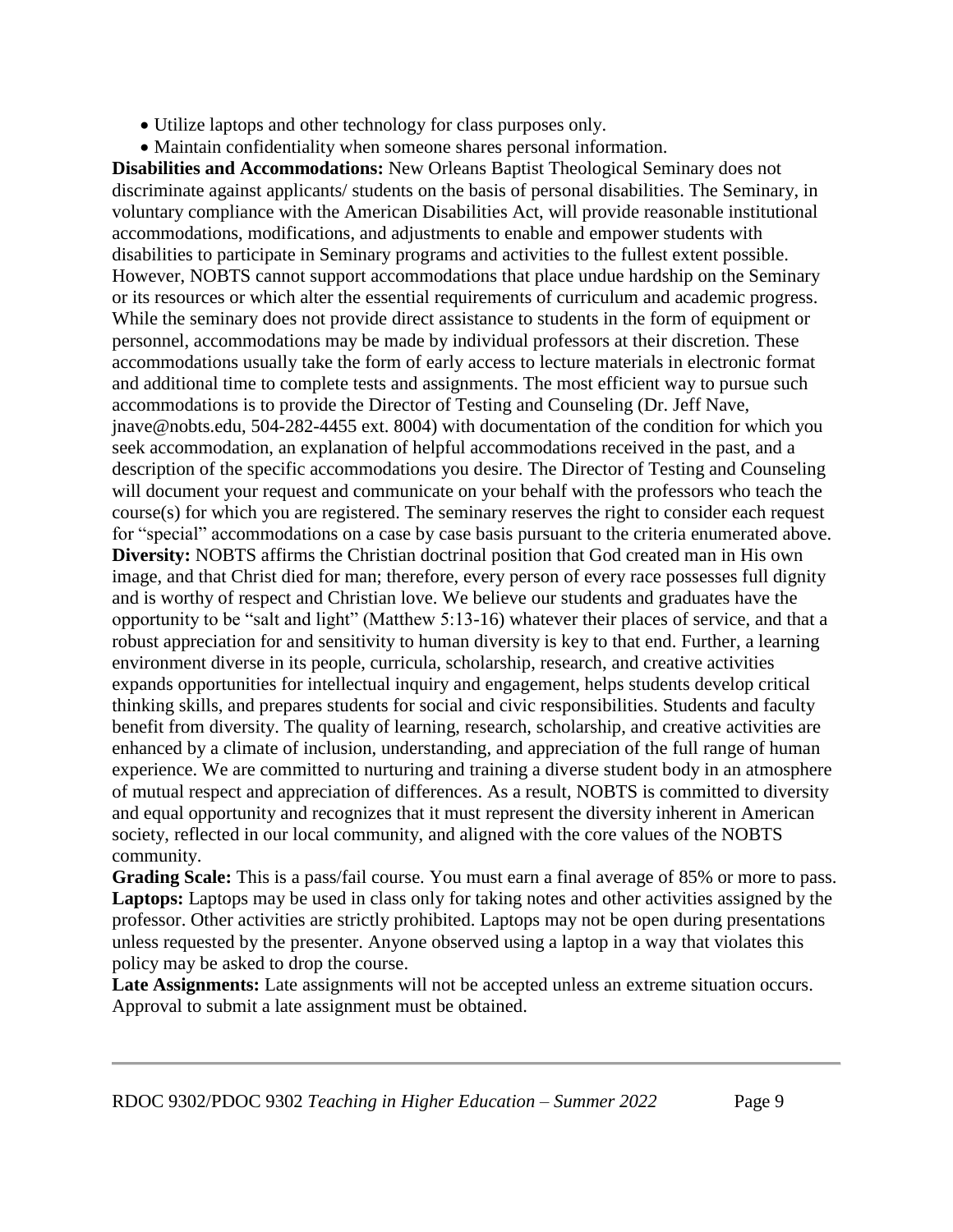**Netiquette:** Netiquette refers to appropriate online behavior in Blackboard or other online discussions. You are expected to demonstrate appropriate Christian behavior when working online on Discussion Boards or whenever interaction occurs through web, digital, or other electronic medium. You are expected to interact with other students in a fashion that will promote learning and respect for the opinions of others in the course. A spirit of Christian charity is expected at all times in the online environment.

**Plagiarism:** NOBTS has a no tolerance policy for plagiarism. Plagiarism in certain cases may result in expulsion from the seminary. See the NOBTS Student Handbook for definition, penalties, and policies associated with plagiarism.

**Recording Policy:** Recordings of class, including any audio and/or video recordings, regardless of the media or format, and regardless of the intended or actual use, are not permitted without prior written permission of the professor. The class will be notified in advance should any such recording be approved. This policy is intended to protect the privacy of the students.

**Revision of the Syllabus:** The course syllabus is not a legal contract. Any syllabus revision will be preceded by a reasonable notice to students. The standards and requirements set forth in this syllabus may be modified at any time by the professor. Notice of such changes will be by announcement in class or by email notice.

**Withdrawal from the Course:** The administration has set deadlines for withdrawal. These dates and times are published in the academic calendar. Administration procedures must be followed. You are responsible to handle withdrawal requirements. A professor can't issue a withdrawal. You must do the proper paperwork to ensure that you will not receive a final grade of "F" in the course if you choose not to attend once you are enrolled.

# **Additional Information**

**Blackboard and CampusNexus Student:** You are responsible for maintaining current information regarding contact information on Blackboard and CNS. The professor will utilize both to communicate with the class. Blackboard and CNS do not share information so you must update each. Assignment grades will be posted to Blackboard. You are enrolled in two Blackboard shells for this course – Teaching in Higher Education in which you will be enrolled as a student and Teaching in Higher Education Practice Shell, in which you will be enrolled as an instructor. *You will post assignments to both shells*. Pay careful attention to the instructions related to each assignment.

**Correspondence with the Professor**: Every effort is made to respond to emails and phone calls within 24-48 hours, excluding weekends. Please feel free to contact the professor(s) with any question you may have regarding this course.

# **Help for Writing Papers at "The Write Stuff"**

This is the official NOBTS Writing Center online help site for writing academic papers and essays. <http://www.nobts.edu/writing/default.html> You will discover writing guides, tips, and valuable information to help you become a better writer. Go here for Turabian and APA style helps and guidelines. You will also find language fonts for Greek and Hebrew.

**Hurricane/Severe Weather Evacuation:** For up-to-date weather information stay tuned to:

- WBSN FM-89.1
- WWL Channel 4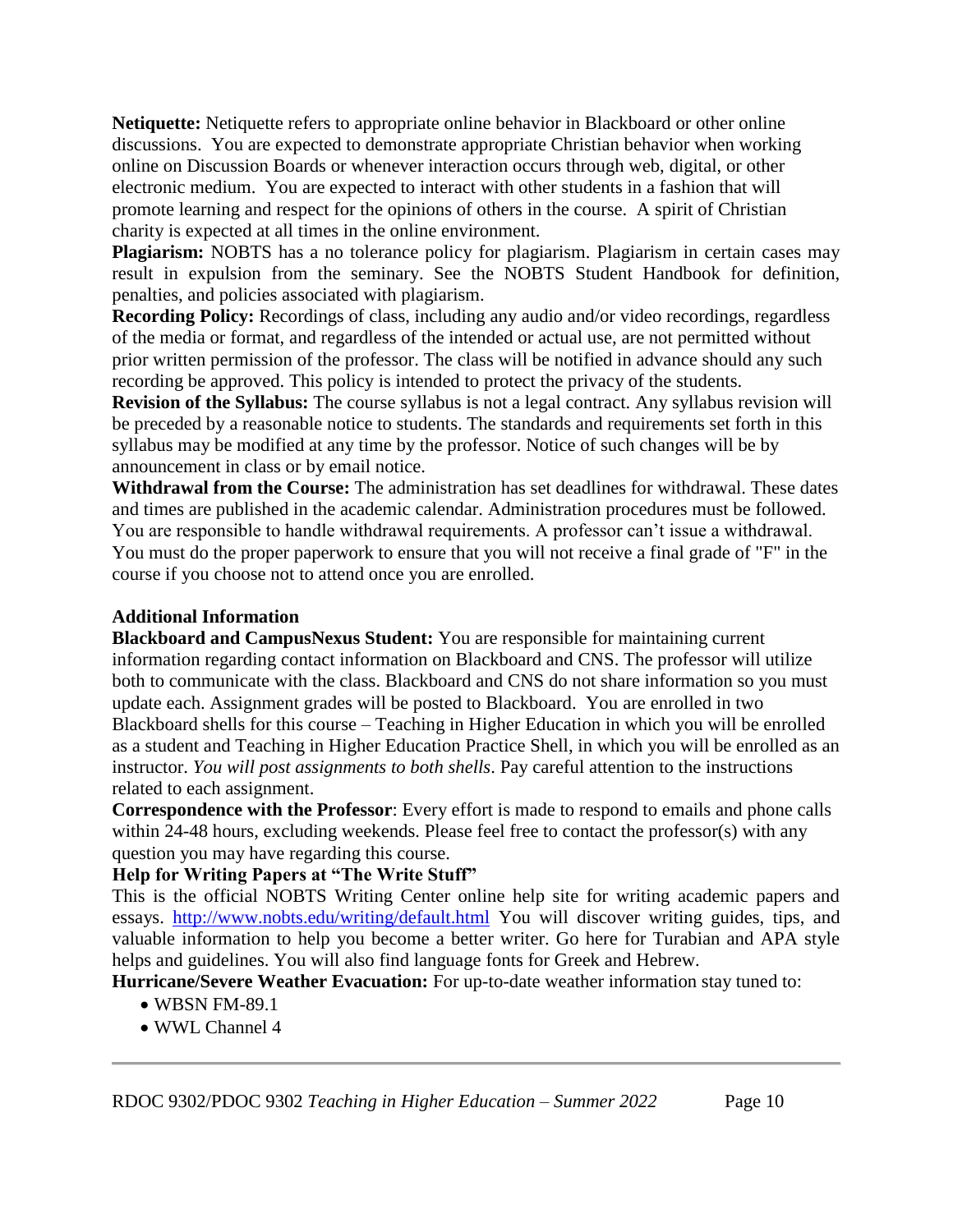- WWL AM-870
- www.nobts.edu

Mandatory Evacuation: Hurricane season lasts from June 1 to November 30. If the Mayor or the President of NOBTS recommends that you leave the city, then do so. If a mandatory evacuation is called everyone except emergency personnel must leave. Staying on campus is not an option. See the *Student Handbook* for further information regarding hurricane preparedness, evacuation, and shelter.

**NOBTS Emergency Text Messaging Service:** Sign up for the NOBTS emergency text messaging service by going to<http://nobts.edu/NOBTSEmergencyTextMessage.html> .

**Special Needs:** (See Disabilities and Accommodations) If you need an accommodation for any other special need, please set up a time to meet with the professor(s).

### **Technical Assistance**

For assistance regarding technology, consult ITC (504-816-8180) or the following websites:

- 1. BlackboardHelpDesk@nobts.edu Email for technical questions/support requests with the NOBTS Blackboard Learning Management System NOBTS.Blackboard.com.
- 2. ITCSupport@nobts.edu Email for general technical questions/support requests.
- 3. www.NOBTS.edu/itc/ General NOBTS technical help information is provided on this website.

# **Selected Bibliography**

- Anderson, Lorin, David Krathwohl, Peter Airasian, Kathleen Cruikshank, Richard Mayer, Paul Pintrich, James Raths,and Merlin Wittrock. *A Taxonomy of Learning, Teaching, and Assessing: A Revision of Bloom's Taxonomy of Educational Objectives, Abridged Edition.*  New York, NY: Pearson Higher Education, 2013. ISBN-13: 978-0801319037.
- Armstrong, Thomas. *7 Kinds of Smart*: *Identifying and Developing Your Multiple Intelligences.* New York: Penguin Putnam Inc, 1999**.** ISBN-13: 978-0452281370
- Brookfield, Stephen. *The Skillful Teacher: On Technique, Trust, and Responsiveness in the Classroom*. San Francisco: Jossey-Bass, 2015. ISBN-13: 978-1118450291. Kindle edition available.
- Davis, Barbara Gross. *Tools for Teaching.* 2<sup>nd</sup> ed. San Francisco: Jossey-Bass, 2009. ISBN: 9780787965679. Kindle edition available.
- Eng, Norman. *Teaching College: The Ultimate Guide to Lecturing, Presenting, and Engaging Students.* Norman Eng, 2017. ASIN: B01NCXF8JC. Kindle and audiobook only.
- Greive, Donald, and Patricia Lesko. *A Handbook for Adjunct and Part-Time Faculty and Teachers of Adults*, 7th ed. Ann Arbor, MI: Part-time Press, 2011. ISBN-13: 978- 0940017375
- Lang, James. *On Course: A Week-by-Week Guide to Your First Semester of College Teaching.*  Cambridge, MA: The President and Fellows of Harvard College, 2008. ISBN-13: 978- 0674047419. Kindle edition available.
- McGuire, Saundra, and Stephanie McGuire. *Teach Students How to Learn: Strategies You Can Incorporate into any Course to Improve Student Metacognition, Study Skills, and Motivation.* Sterling, VA: Stylus Publishing, 2015. ISBN-13: 978-1620363164. Kindle edition available.